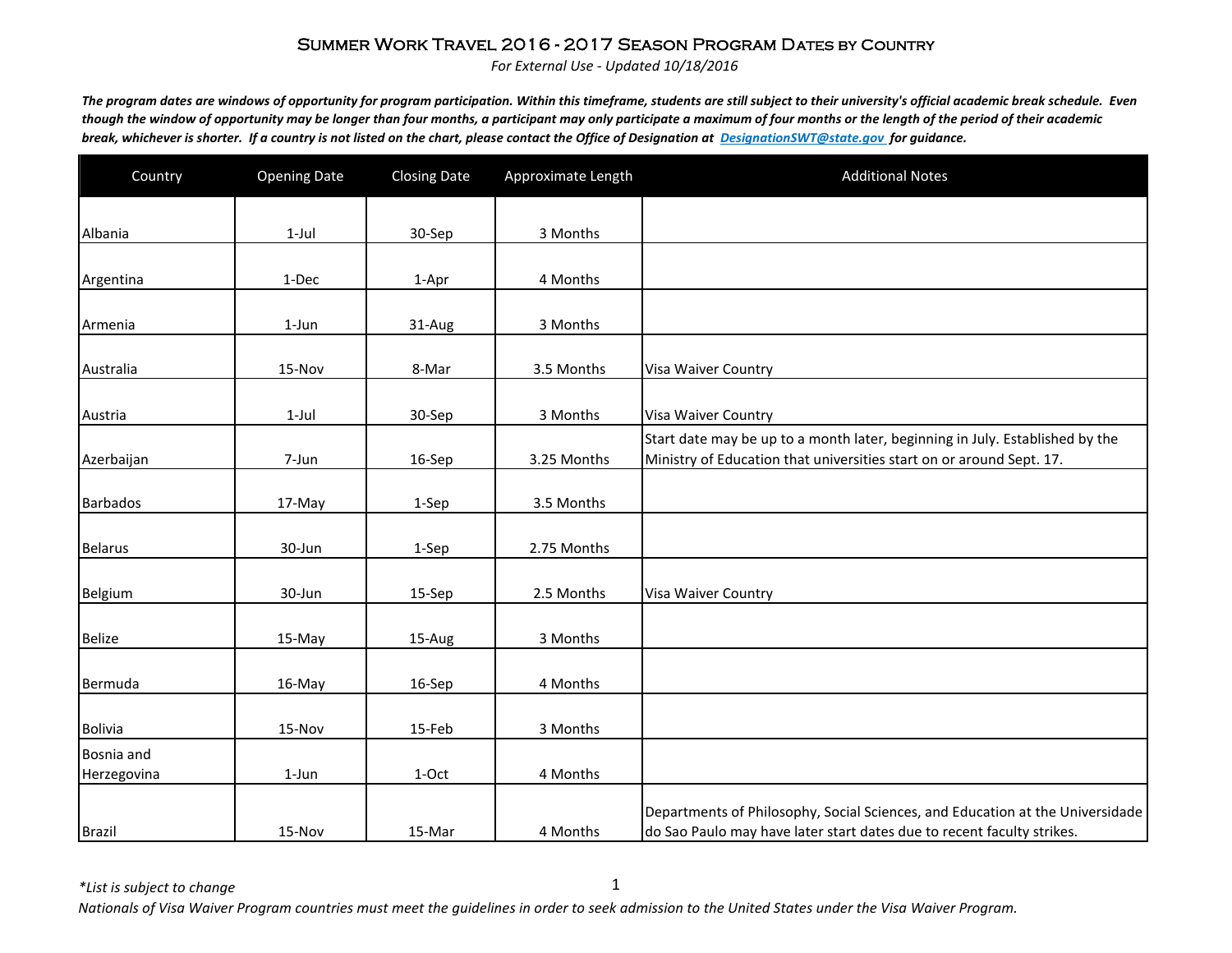*For External Use - Updated 10/18/2016*

| <b>Bulgaria</b>       | 1-May     | 30-Sep    | 5 Months    |                                     |
|-----------------------|-----------|-----------|-------------|-------------------------------------|
| Canada (British       |           |           |             |                                     |
| Columbia)             | 24-Apr    | 15-Sep    | 4.75 Months |                                     |
|                       |           |           |             |                                     |
| Canada                | 24-Apr    | 15-Sep    | 4.75 Months |                                     |
|                       |           |           |             |                                     |
| Cape Verde            | 8-Jul     | 4-Oct     | 3 Months    |                                     |
| Chile                 | $1-Dec$   | 1-Apr     | 4 Months    | Visa Waiver Country                 |
|                       |           |           |             |                                     |
| China                 | $1$ -Jun  | 15-Sep    | 3 Months    | SWT Inquiries: ciubeijing@state.gov |
|                       |           |           |             |                                     |
| Colombia              | 1-May     | 30-Aug    | 4 Months    |                                     |
|                       |           |           |             |                                     |
| Costa Rica            | $1-Dec$   | 31-Mar    | 4 Months    |                                     |
| Croatia               | $10$ -Jun | $10$ -Oct | 4 Months    |                                     |
|                       |           |           |             |                                     |
| Cyprus                | 23-May    | 5-Oct     | 4.5 Months  |                                     |
| <b>Czech Republic</b> | 1-May     | 30-Sep    | 5 Months    | Visa Waiver Country                 |
|                       | 4-Jul     |           | 2 Months    | Visa Waiver Country                 |
| Denmark               |           | 31-Aug    |             |                                     |
| Djibouti              | $1$ -Jun  | 30-Sep    | 4 Months    |                                     |
|                       |           |           |             |                                     |
| Dominican Republic    | 10-May    | 10-Sep    | 4 Months    |                                     |
|                       |           |           |             |                                     |
| Ecuador, Guayaquil    | 21-Feb    | 2-May     | 2.5 Months  | (South) Coastal areas of Ecuador    |
| Ecuador, Quito        | 1-May     | 1-Oct     | 5 Months    | (North) Mountain regions of Ecuador |
|                       |           |           |             |                                     |
| Egypt                 | 15-May    | 15-Sep    | 4 Months    |                                     |

*\*List is subject to change*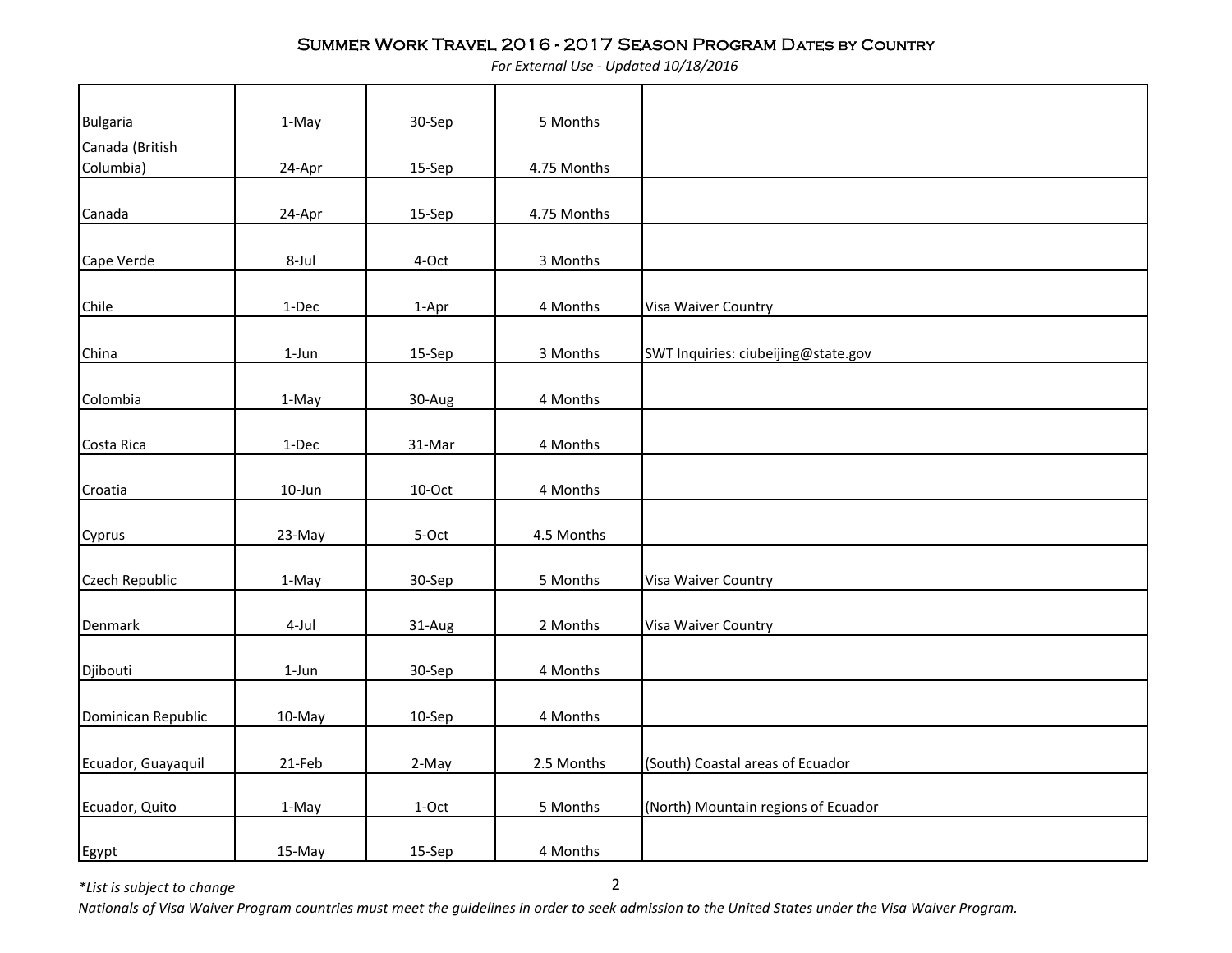*For External Use - Updated 10/18/2016*

| Estonia          | 15-May   | 15-Sep | 4 Months    | Visa Waiver Country                                                                      |
|------------------|----------|--------|-------------|------------------------------------------------------------------------------------------|
|                  |          |        |             | Dates reflect academic breaks for the University of the South Pacific and Fiji           |
|                  | 12-Nov   | 5-Feb  | 3 Months    | National University. Participants are only permitted to participate in the               |
|                  |          |        |             | program for four months or less and once a year during their official academic<br>break. |
| Fiji             | 10-Dec   | 17-Jan | 1 Month     |                                                                                          |
|                  |          |        |             |                                                                                          |
| Finland          | 13-May   | 13-Sep | 4 Months    | Visa Waiver Country; SWT Inquires: HelsinkiNIV@state.gov                                 |
|                  |          |        |             |                                                                                          |
| France           | $1$ -Jun | 30-Sep | 4 Months    | Visa Waiver Country                                                                      |
|                  |          |        |             |                                                                                          |
| Germany          | $1$ -Jul | 31-Oct | 4 Months    | Visa Waiver Country                                                                      |
|                  |          |        |             |                                                                                          |
| Ghana            | 15-May   | 5-Sep  | 3.75 Months |                                                                                          |
|                  |          |        |             |                                                                                          |
| Georgia          | 24-Jun   | 17-Sep | 3 Months    |                                                                                          |
|                  |          |        |             |                                                                                          |
| Greece           | $1$ -Jun | 30-Sep | 4 Months    | Visa Waiver Country                                                                      |
|                  |          |        |             |                                                                                          |
| Grenada          | 8-May    | 14-Sep | 4.25 Months |                                                                                          |
|                  |          |        |             |                                                                                          |
| Guatemala        | 14-Nov   | 20-Jan | 2.5 Months  |                                                                                          |
|                  |          |        |             |                                                                                          |
| <b>Hong Kong</b> | 1-Jun    | 30-Sep | 4 Months    |                                                                                          |
|                  |          |        |             |                                                                                          |
| Hungary          | 13-May   | 12-Sep | 4 Months    | Visa Waiver Country                                                                      |
|                  |          |        |             |                                                                                          |
| Iceland          | 15-May   | 31-Aug | 3.5 Months  | Visa Waiver Country                                                                      |
|                  |          |        |             |                                                                                          |
| India            | 1-May    | 31-Aug | 4 Months    |                                                                                          |
|                  |          |        |             |                                                                                          |
| Indonesia        | $1-Jul$  | 30-Aug | 2 Months    |                                                                                          |
|                  |          |        |             |                                                                                          |
| Iran             | 23-Jun   | 12-Sep | 3 Months    | Placement exceptions/unauthorized: STEM & IT Fields                                      |

*\*List is subject to change*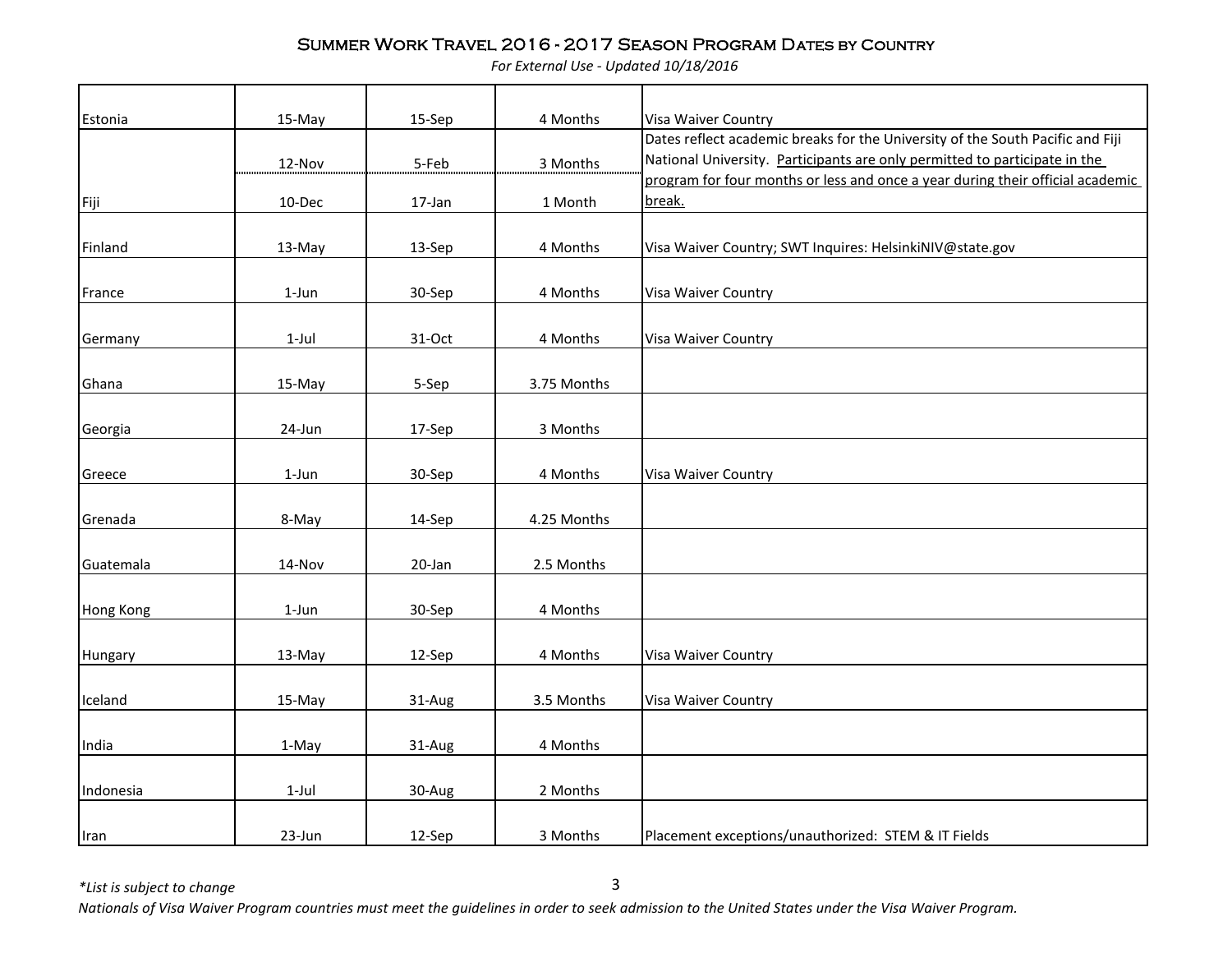*For External Use - Updated 10/18/2016*

| Ireland           | 15-May    | 15-Sep | 4 Months   | Visa Waiver Country                        |
|-------------------|-----------|--------|------------|--------------------------------------------|
|                   |           |        |            |                                            |
| Israel - Tel Aviv | 21-Jun    | 30-Oct | 4 Months   | Israeli nationals break during this period |
|                   |           |        |            |                                            |
| Italy             | 15-Jun    | 15-Sep | 3 Months   | Visa Waiver Country                        |
|                   |           |        |            |                                            |
| Jamaica           | 5-May     | 7-Sep  | 4 Months   |                                            |
| Japan             | 18-Jun    | 18-Oct | 4 Months   | Visa Waiver Country                        |
|                   |           |        |            |                                            |
| Jordan            | $1$ -Jun  | 15-Oct | 4.5 Months |                                            |
|                   |           |        |            |                                            |
| Kazakhstan        | 25-May    | 1-Sep  | 3.5 Months |                                            |
|                   |           |        |            |                                            |
| Kenya             | 1-May     | 31-Aug | 4 Months   |                                            |
| Kosovo            | 15-May    | 30-Sep | 4 Months   |                                            |
|                   |           |        |            |                                            |
| Kyrgyzstan        | $1$ -Jun  | 31-Aug | 3 Months   |                                            |
|                   |           |        |            |                                            |
| Latvia            | 1-May     | 31-Aug | 4 Months   | Visa Waiver Country                        |
| Lebanon           | 15-Jun    | 15-Sep | 3 Months   |                                            |
|                   |           |        |            |                                            |
| Lithuania         | 8-May     | 15-Sep | 4 Months   | Visa Waiver Country                        |
|                   |           |        |            |                                            |
| Luxembourg        | $15$ -Jul | 15-Sep | 2 Months   | Visa Waiver Country                        |
|                   |           |        |            |                                            |
| Macau             | 28-Jun    | 30-Sep | 3 Months   |                                            |
|                   |           |        |            |                                            |
| Macedonia         | 15-May    | 30-Sep | 4.5 Months |                                            |

*\*List is subject to change*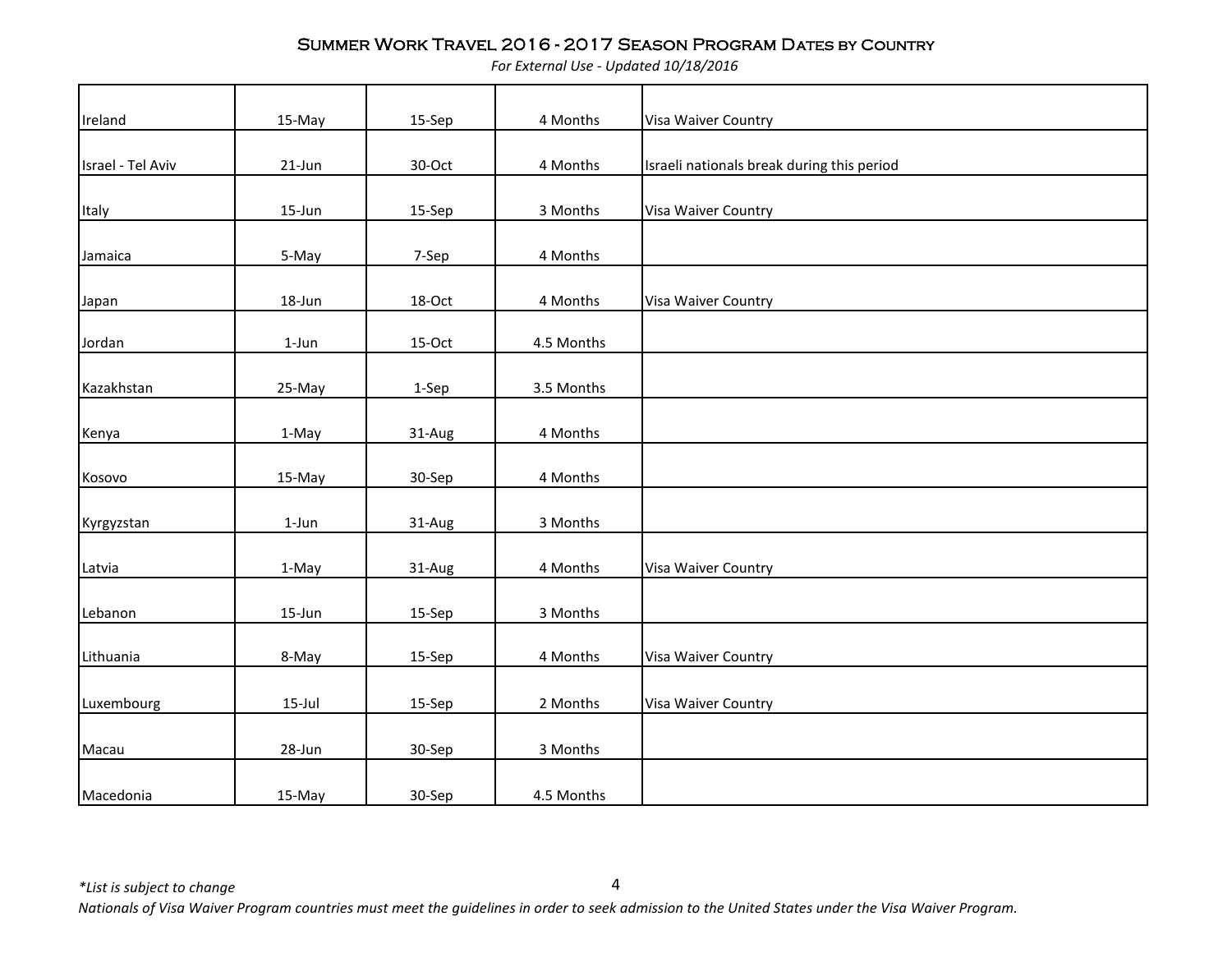*For External Use - Updated 10/18/2016*

|                                        | 25-May     | 15-Sep | 4 Months   | Dates reflect academic breaks for accredited universities subject to varying<br>academic schedules throughout Malaysia. Participants are only permitted to<br>participate in the program for four months or less and once a year during their                                                                       |
|----------------------------------------|------------|--------|------------|---------------------------------------------------------------------------------------------------------------------------------------------------------------------------------------------------------------------------------------------------------------------------------------------------------------------|
| Malaysia                               | 25-Nov     | 15-Mar | 3.5 Months | official academic summer break.                                                                                                                                                                                                                                                                                     |
| Malta                                  | $1$ -Jul   | 30-Sep | 3 Months   | Visa Waiver Country                                                                                                                                                                                                                                                                                                 |
| Mexico                                 | 19-May     | 5-Sep  | 3.5 Months |                                                                                                                                                                                                                                                                                                                     |
| Moldova                                | 22-May     | 8-Sep  | 3.5 Months |                                                                                                                                                                                                                                                                                                                     |
| Monaco                                 | 1-Jun      | 10-Sep | 3 Months   | Visa Waiver Country                                                                                                                                                                                                                                                                                                 |
| Mongolia                               | $1$ -Jun   | 1-Sep  | 3 Months   |                                                                                                                                                                                                                                                                                                                     |
| Montenegro                             | 29-May     | 25-Sep | 4 Months   | Note that this opportunity does not include exam period which lasts for an<br>additional month after the completion of lectures (until end of June 2017<br>depending on university units), and an optional, make-up exam period one<br>month prior to the beginning of the next academic year (end of August 2017). |
| Morocco                                | 30-Jun     | 30-Aug | 2 Months   |                                                                                                                                                                                                                                                                                                                     |
| Nepal                                  | $1$ -Jul   | 1-Aug  | 1 Month    |                                                                                                                                                                                                                                                                                                                     |
| Netherlands                            | 15-May     | 15-Sep | 4 Months   | Visa Waiver Country                                                                                                                                                                                                                                                                                                 |
| <b>New Zealand</b>                     | 18-Nov     | 18-Mar | 4 Months   | Visa Waiver Country                                                                                                                                                                                                                                                                                                 |
| Nicaragua                              | 15-Dec     | 15-Mar | 3 Months   | Dates reflect academic breaks for accredited universities subject to varying<br>academic schedules throughout Malaysia. Participants are only permitted to<br>participate in the program for four months or less and once a year during their                                                                       |
|                                        | 15-May     | 1-Sep  | 3.5 Months | official academic summer break.                                                                                                                                                                                                                                                                                     |
| Nigeria                                | 1-Jun      | 1-Oct  | 4 Months   |                                                                                                                                                                                                                                                                                                                     |
| Norway                                 | 15-Jun     | 20-Aug | 2 Months   | Visa Waiver Country                                                                                                                                                                                                                                                                                                 |
| Palestinian Territories -<br>Jerusalem | $25 - Jun$ | 28-Sep | 3 Months   |                                                                                                                                                                                                                                                                                                                     |

*\*List is subject to change*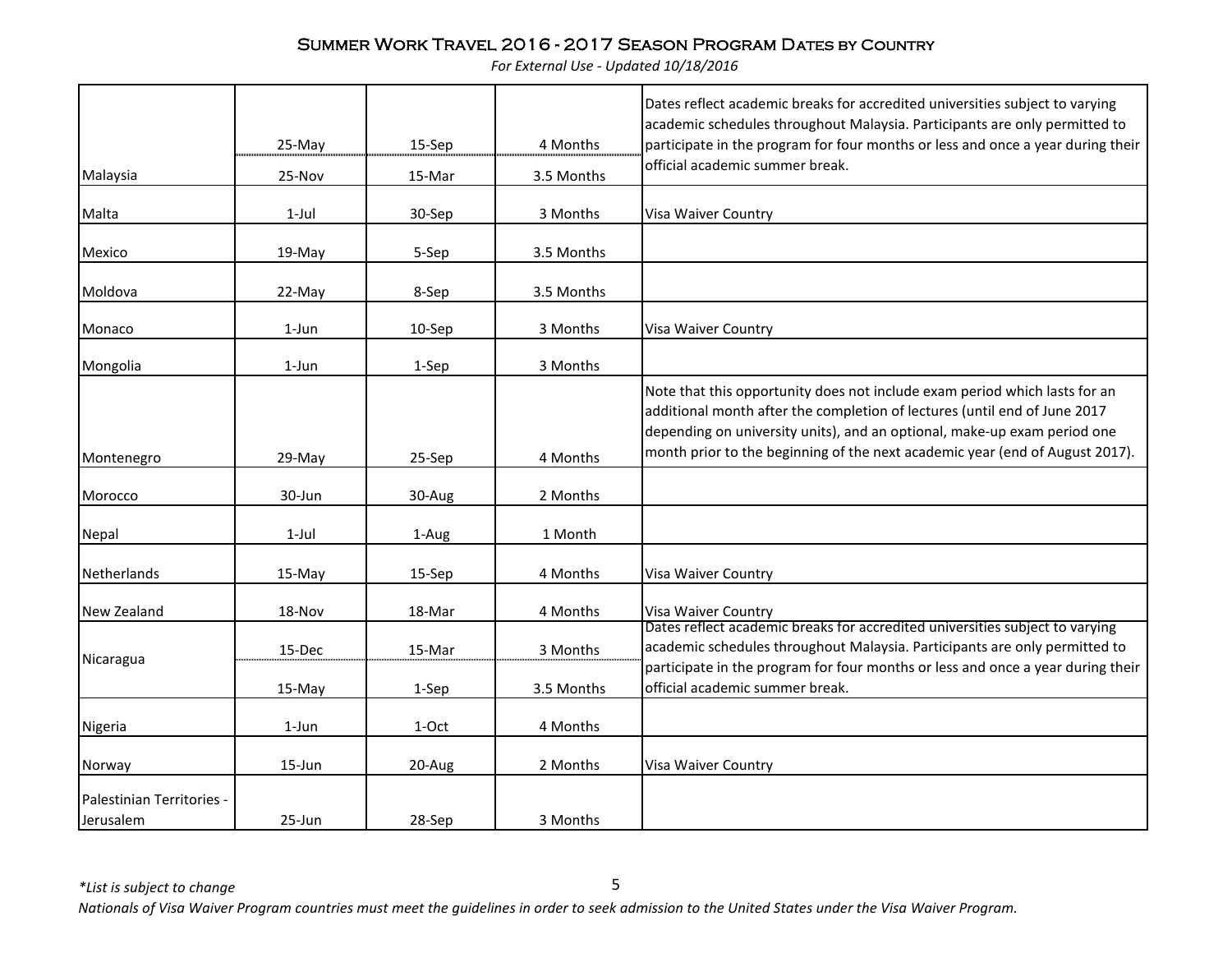*For External Use - Updated 10/18/2016*

| Panama            | 1-Dec     | 31-Mar  | 4 Months    |                                                                                                                                       |
|-------------------|-----------|---------|-------------|---------------------------------------------------------------------------------------------------------------------------------------|
| Papua New Guinea  | 1-Dec     | 1-Feb   | 2 Months    |                                                                                                                                       |
| Paraguay          | 1-Dec     | 31-Mar  | 4 Months    |                                                                                                                                       |
| Peru              | 1-Dec     | 31-Mar  | 4 Months    |                                                                                                                                       |
| Philippines       | $1$ -Jun  | 1-Sep   | 3 Months    |                                                                                                                                       |
| Poland            | 25-May    | 25-Sep  | 4 Months    |                                                                                                                                       |
| Portugal          | $1$ -Jun  | 30-Sep  | 4 Months    | Visa Waiver Country                                                                                                                   |
| Qatar             | $15$ -Jun | 5-Sep   | 2.75 Months |                                                                                                                                       |
| Romania           | 15-Jun    | 30-Sep  | 3.5 Months  | Appt Dates: April 1-June 30 (interviewing the last two weeks of March (March<br>23 and 30) and continues through until June 30, 2016) |
| Russia (Moscow)   | 15-May    | 15-Sep  | 4 Months    |                                                                                                                                       |
| Serbia (Belgrade) | 21-May    | $1-Oct$ | 4.5 Months  | Appt Dates: Third week in February - Last week of June                                                                                |
| Singapore         | 1-May     | 31-Aug  | 4 Months    | Visa Waiver Country                                                                                                                   |
| Slovakia          | 15-May    | 15-Sep  | 4 Months    | Visa Waiver Country                                                                                                                   |
| Slovenia          | 1-Jun     | 30-Sep  | 4 Months    | Visa Waiver Country                                                                                                                   |
| Solomon Islands   | 1-Dec     | 1-Feb   | 2 Months    |                                                                                                                                       |
| South Africa      | 30-Oct    | 15-Feb  | 3.5 Months  |                                                                                                                                       |
| South Korea       | 15-Dec    | 28-Feb  | 2.5 Months  | Visa Waiver Country                                                                                                                   |
| Spain             | 15-Jun    | 30-Sep  | 3.5 Months  | Visa Waiver Country                                                                                                                   |
| Sweden            | 1-May     | 30-Aug  | 4 Months    | Visa Waiver Country                                                                                                                   |
| Switzerland       | 3-Jun     | 19-Sep  | 3.5 Months  | Visa Waiver Country                                                                                                                   |

*\*List is subject to change*